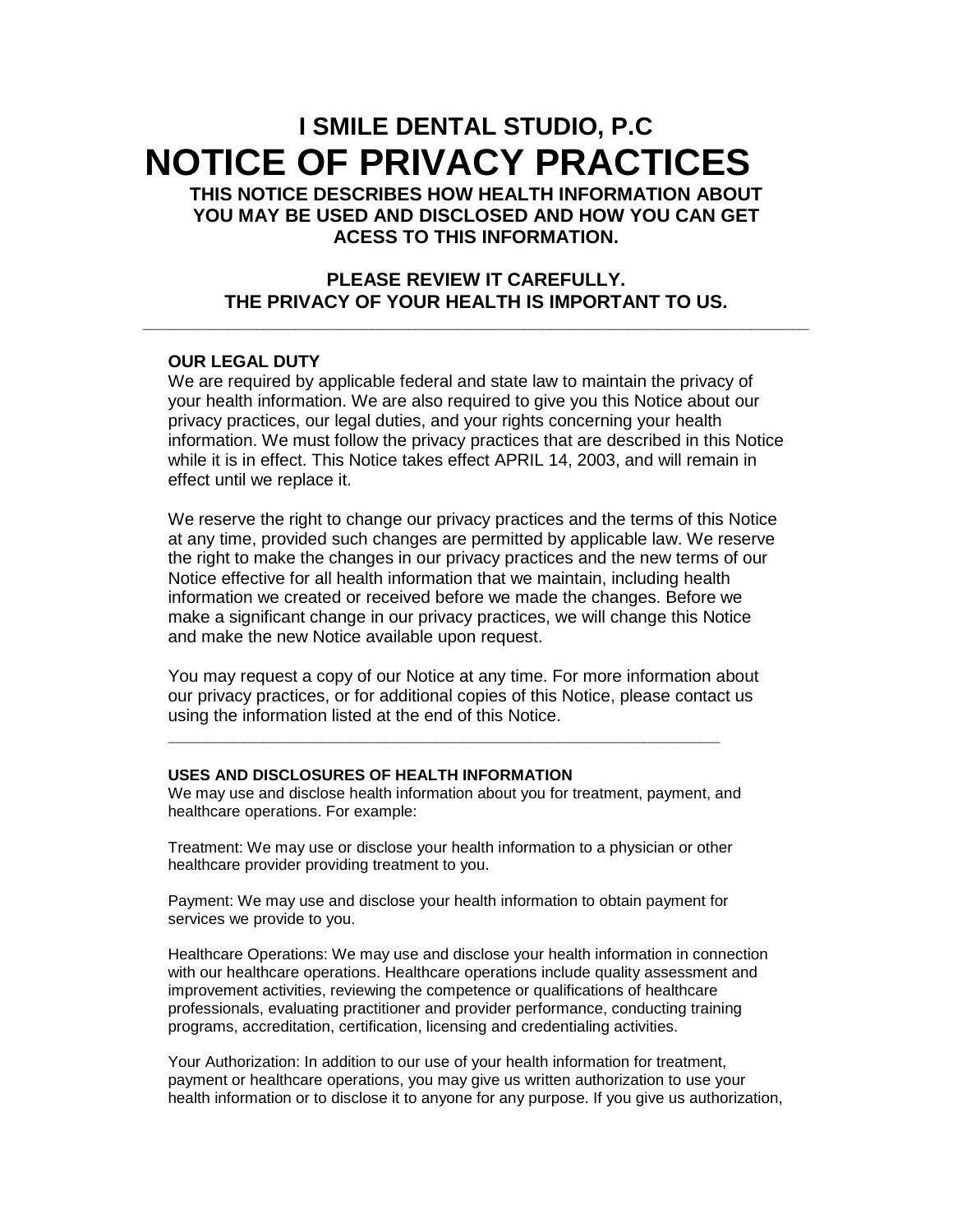you may revoke it in writing at any time. Your revocation will not affect and use or disclosures permitted by your authorization while it was in effect. Unless you give us a written authorization, we cannot use or disclose your health information for any reasons except those described in this Notice.

To Your Friends and Family: We must disclose your health information to you, as described in the Patient Rights section of this Notice. We may disclose your health information to a family member, friend or other person to the extent necessary to help with your healthcare or payment for your healthcare, but only if you agree that we may do so.

Persons Involved In Care: We may use or disclose health information to notify, or assist in the notification of (including identifying and locating) a family member, your personal representative or another person responsible for your care, of your location, your general condition, or death. If you are present, then prior to use or disclosure of your health information, we will provide you with an opportunity to object to such uses and disclosures. In the event of your incapacity or emergency circumstances, we will disclose health information based on a determination using our professional judgment disclosing only health information based on a determination using our professional judgment disclosing only health information that is directly relevant to the person's involvement in your healthcare. We will also use our professional judgment and our experience with common practice to make reasonable inferences of your best interest in allowing a person to pick up filled prescriptions, medical supplies, x-rays or other similar forms of health information.

Marketing Health-Related Services: We will not use your health information for marketing communications without your written authorization.

Abuse or Neglect: We may disclose your health information to appropriate authorities if we reasonably believe that you are a possible victim of abuse, neglect or domestic violence or the possible victim of other crimes. We may disclose your health information to the extent necessary to avert a serious threat to your health or safety of the health or safety of others.

National Security: We may disclose to military authorities the health information of Armed Forces personnel under certain circumstances. We may disclose to authorized federal officials health information required for lawful intelligence, counterintelligence and other national security activities. We may disclose to correctional institution or law enforcement official having lawful custody of protected health information of inmate or patient under certain circumstances.

Appointment Reminders: We may use or disclose your health information to provide you with appointment reminders. Such as voicemail messages, postcards or letters.

**\_\_\_\_\_\_\_\_\_\_\_\_\_\_\_\_\_\_\_\_\_\_\_\_\_\_\_\_\_\_\_\_\_\_\_\_\_\_\_\_\_\_\_\_\_\_\_\_\_\_\_\_\_\_\_\_\_\_**

#### **PATIENT RIGHTS**

**Access:** You have the right to look at or get copied of your health information, with limited exceptions. You may request that we provide copies in a format other than photocopies. We will use the format you request unless we cannot practicably do so. (You must make a request in writing to obtain access to your health information. You may obtain a form to request access by using the contact information listed at the end of this Notice. We will charge a reasonable cost-based fee for expenses such as copies and staff time. You may also request access by sending us a letter to the address at the end of this Notice. If you request an alternative format, we will charge a cost-based fee for providing your health information in that format. If you prefer, we will prepare a summary